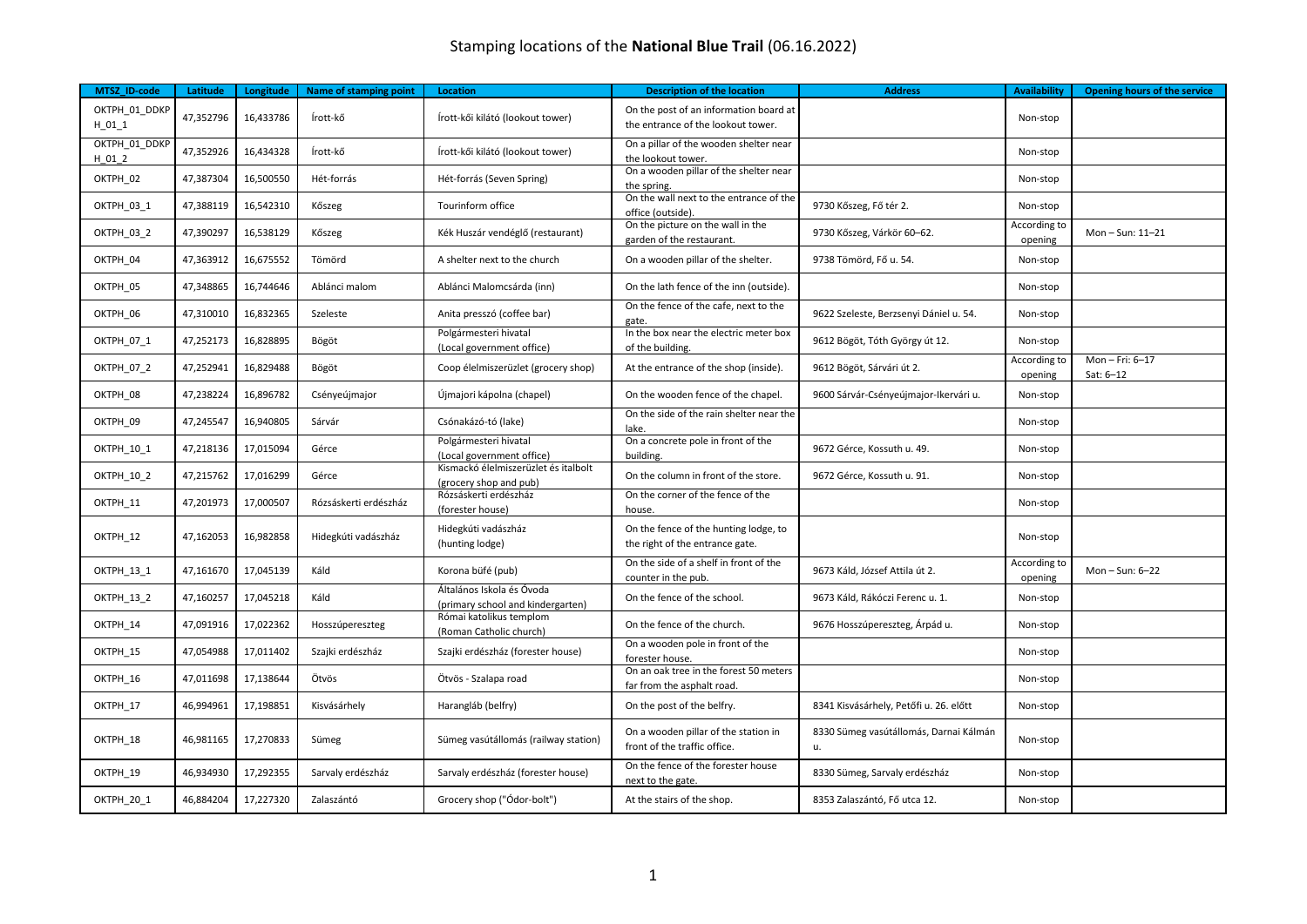| MTSZ ID-code | Latitude  | Longitude | Name of stamping point | Location                                                                 | <b>Description of the location</b>                                                     | <b>Address</b>                         | <b>Availability</b>     | Opening hours of the service                |
|--------------|-----------|-----------|------------------------|--------------------------------------------------------------------------|----------------------------------------------------------------------------------------|----------------------------------------|-------------------------|---------------------------------------------|
| OKTPH_20_2   | 46,889756 | 17,228536 | Zalaszántó             | Tátika presszó (pub)                                                     | In the window of the pub (outside)<br>next to the information board.                   | 8353 Zalaszántó, Fő utca 98.           | Non-stop                |                                             |
| OKTPH_21_1   | 46,842682 | 17,218868 | Rezi                   | Blue Trail information board                                             | On the column of the OKK information<br>board in Petőfi Sándor street.                 | 8373 Rezi, Petőfi u.                   | Non-stop                |                                             |
| OKTPH_21_2   | 46,842931 | 17,218940 | Rezi                   | Italbolt (021-es)<br>(pub)                                               | On the windowframe on the left side<br>of the entrance (outside the pub).              | 8373 Rezi, Petőfi u. 2.                | Non-stop                |                                             |
| OKTPH_22_1   | 46,828926 | 17,197715 | Gyöngyösi csárda       | Blue Trail information board                                             | On the OKK information board next to<br>the inn.                                       |                                        | Non-stop                |                                             |
| OKTPH_23     | 46,788522 | 17,191177 | Hévíz                  | Deák tér entrance of the Hévíz Lake<br>Bath                              | On the information board of the<br>Hévízgyógyfürdő on the left side of the<br>entrance | 8380 Hévíz, Deák tér                   | Non-stop                |                                             |
| OKTPH 24     | 46,757712 | 17,246951 | Keszthely              | Keszthely vasútállomás<br>(railway station)                              | On the outer wall of the station next to<br>the toilet doors.                          | 8360 Keszthely, Mártírok útja 8.       | Non-stop                |                                             |
| OKTPH 25     | 46,844173 | 17,301988 | Vállus                 | Grocery shop (closed)                                                    | In a boksz on the wall of the shop.                                                    |                                        | Non-stop                |                                             |
| OKTPH_26_2   | 46,869083 | 17,362020 | Lesenceistvánd         | Blue Trail information board on Dózsa<br>György street.                  | On the OKK information board<br>opposite the pub.                                      | 8319 Lesenceistvánd, Dózsa György utca | Non-stop                |                                             |
| OKTPH_26_1   | 46,871840 | 17,357714 | Lesenceistvánd         | Bus stop                                                                 | On the information board at the bus<br>stop.                                           | 8319 Lesenceistvánd, Kossuth u.        | Non-stop                |                                             |
| OKTPH 27     | 46,877476 | 17,429197 | Tapolca                | Lokomotív büfé étterem (restaurant)                                      | On a wooden pillar of the terrace.                                                     | 8300 Tapolca, Vasútállomás 1.          | Non-stop                |                                             |
| OKTPH 28     | 46,847079 | 17,451551 | Szent György-hegy      | Szent György-hegyi turistaház<br>(tourist house)                         | In the window of the tourist house.                                                    |                                        | Non-stop                |                                             |
| OKTPH_29_1   | 46,804601 | 17,435713 | Szigliget              | Szigligeti vár (castle)                                                  | On the wall of the ticket office.                                                      | 8264 Szigliget, Kisfaludy u.           | Non-stop                |                                             |
| OKTPH_29_2   | 46,803086 | 17,434890 | Szigliget              | In vino veritas borszaküzlet<br>(wine store)                             | On the wall of the basement corridor<br>in the store.                                  | 8264 Szigliget, Kisfaludy u. 26.       | According to<br>opening | Seasonal opening hours,<br>inquire on phone |
| OKTPH_29_3   | 46,803277 | 17,434789 | Szigliget              | Kisfaludy utcai templom (church)                                         | On the notice board next to the<br>church.                                             | 8264 Szigliget, Kisfaludy u.           | Non-stop                |                                             |
| OKTPH 30     | 46,809812 | 17,469309 | Badacsonytördemic      | Badacsonytördemic-Szigliget<br>vasútállomás (railway station)            | Next to the ticket office in the waiting<br>hall.                                      |                                        | According to<br>opening | Mon-Sun: 4.10-22.10                         |
| OKTPH 31     | 46,849378 | 17,513327 | Káptalantóti           | Horváth kert büfé (pub)                                                  | In the window of the building<br>(outside)                                             | 8283 Káptalantóti, Badacsonyi út 5.    | Non-stop                |                                             |
| OKTPH 31 B   | 46,871134 | 17,503337 | Csobánc                | Csobánc (ruins of a castle)                                              | On the flagpole near the ruins.                                                        |                                        | Non-stop                |                                             |
| OKTPH 32     | 46,887305 | 17,563402 | Szentbékkálla          | Kossuth street, information board                                        | On the pillar of the information board.                                                | 8281 Szentbékkálla, Kossuth utca       | Non-stop                |                                             |
| OKTPH_33     | 46,911320 | 17,615834 | Balatonhenye           | Blue Trail information board                                             | On the OKK information board on<br>Kossuth Street.                                     | 8275 Balatonhenye, Kossuth Lajos utca  | Non-stop                |                                             |
| OKTPH 34     | 46,947475 | 17,651387 | Csicsói erdészház      | Balaton-felvidéki Erdészeti Erdei Iskola<br>(Forestry's open-air school) | On a wooden post at the shelter in<br>front of the school.                             |                                        | Non-stop                |                                             |
| OKTPH_35_1   | 46,982164 | 17,696010 | Nagyvázsony            | Kinizsi söröző étterem<br>(pub and restaurant)                           | From october to may inside the pub. In<br>the summer in the garden of the pub          | 8291 Nagyvázsony, Kinizsi u. 84.       | According to<br>opening | Mon-Sat: 6-22, Sun: 7-21                    |
| OKTPH 35 2   | 46,984493 | 17,696189 | Nagyvázsony            | Mátyás Udvar Bisztró (restaurant)                                        | On the wall of the staircase of the<br>restaurant.                                     | 8291 Nagyvázsony, Temető u. 1.         | Non-stop                |                                             |
| OKTPH 36     | 47,052124 | 17,652204 | Kab-hegy               | Kab-hegyi erdészház<br>(forester house)                                  | On the brick wall of the garage in front<br>of the forester house.                     |                                        | Non-stop                |                                             |
| OKTPH 37     | 47,081798 | 17,645377 | Úrkút                  | Kék Túra vendéglő (buffet)                                               | In the window of the buffet (outside).                                                 | 8409 Úrkút, Rákóczi u. 39.             | Non-stop                |                                             |
| OKTPH 38 1   | 47,134285 | 17,631670 | Városlőd               | Városlőd-Kislőd vasútállomás<br>(railway station)                        | On the outer wall of the station.                                                      |                                        | Non-stop                |                                             |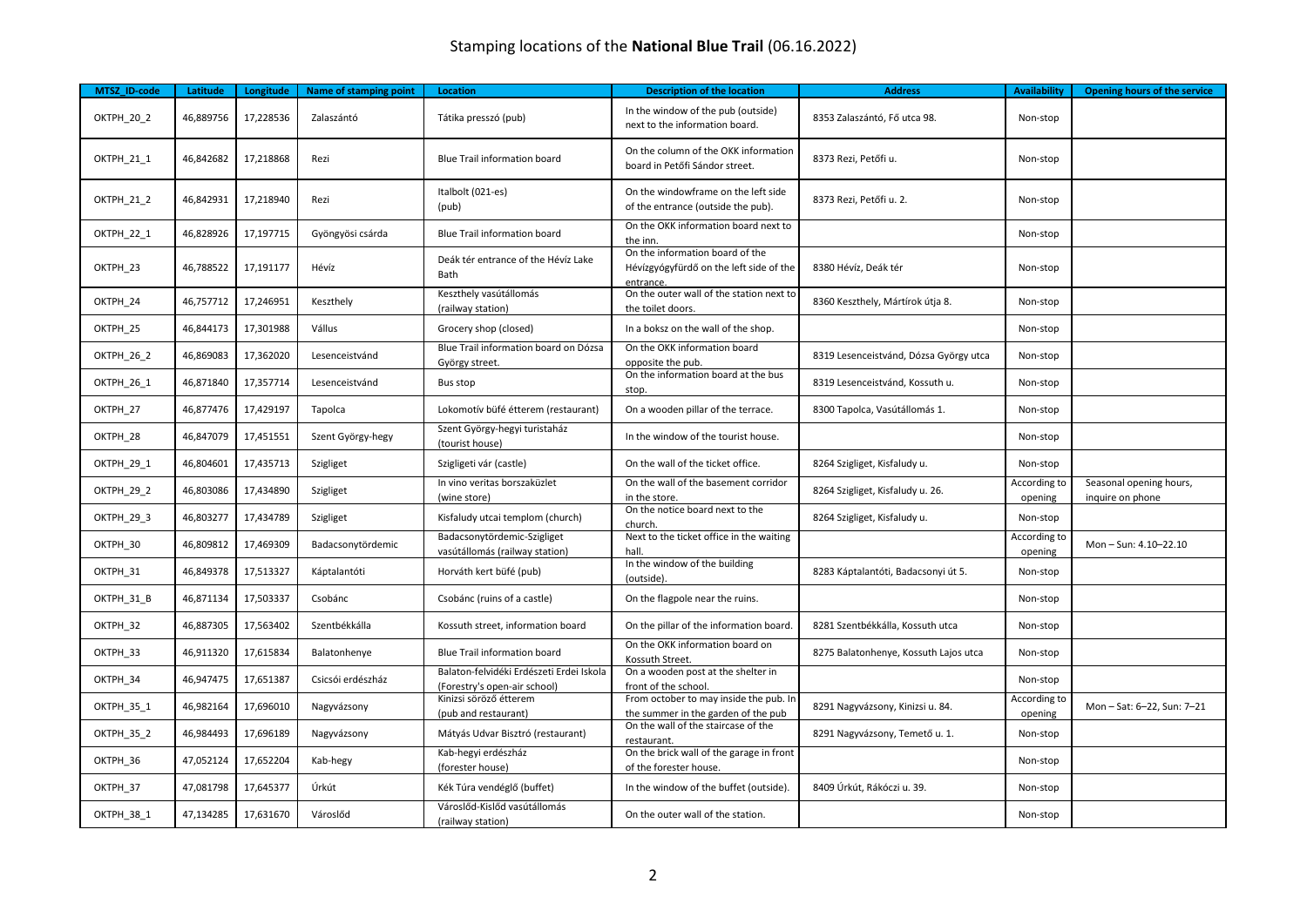| MTSZ ID-code      | Latitude  | Longitude | <b>Name of stamping point</b> | <b>Location</b>                                              | <b>Description of the location</b>                                         | <b>Address</b>                        | <b>Availability</b>     | Opening hours of the service       |
|-------------------|-----------|-----------|-------------------------------|--------------------------------------------------------------|----------------------------------------------------------------------------|---------------------------------------|-------------------------|------------------------------------|
| OKTPH_38_2        | 47,147985 | 17,653756 | Városlőd                      | Fenyves kocsma (pub)                                         | In the window inside the pub.                                              | 8445 Városlőd, Veszprémi út 2.        | According to<br>opening | Mon-Thu: 6-22<br>$Fri - Sat: 6-23$ |
| OKTPH 39          | 47,217733 | 17,651752 | Németbánya                    | Németbánya                                                   | On a wooden post at the edge of the<br>village.                            | 8581 Németbánya, Kossuth Lajos utca   | Non-stop                |                                    |
| <b>OKTPH 40 1</b> | 47,257997 | 17,721124 | Bakonybél                     | On the OKK road sign column.                                 | On Pápai road, on the OKK signpost<br>opposite the bus stop.               | 8427 Bakonybél, Pápai út              | Non-stop                |                                    |
| OKTPH_40_2        | 47,256957 | 17,719157 | Bakonybél                     | Vadszőlő étterem, szálló (restaurant<br>and guesthouse)      | On the door frame of the restaurant.                                       | 8427 Bakonybél, Fürdő u. 45.          | Non-stop                |                                    |
| OKTPH 41          | 47,294377 | 17,754526 | Kőris-hegy                    | Vajda Péter kilátó (lookout tower)                           | On a pillar of the lookout tower.                                          |                                       | Non-stop                |                                    |
| OKTPH_42_2        | 47,290066 | 17,836465 | Borzavár                      | Oázis presszó (pub)                                          | On a wooden pillar of the terrace of<br>the pub.                           | 8428 Borzavár, Fő út 18.              | Non-stop                |                                    |
| OKTPH_42_3        | 47,290048 | 17,834097 | Borzavár                      | Grocery shop                                                 | On the fence of the shop.                                                  | 8428 Borzavár, Fő út 33.              | Non-stop                |                                    |
| OKTPH_43_2        | 47,266092 | 17,862083 | Zirc                          | Pintér-hegyi Parkerdő (forest park)                          | On the Blue Trail information board at<br>the entrance of the forest park. | 8420 Zirc, Deák Ferenc utca           | Non-stop                |                                    |
| OKTPH_43          | 47,266588 | 17,877897 | Zirc                          | Zirc vasútállomás (railway station)                          | On a pillar at the entrance on the<br>railway-facing side of the station.  | 8420 Zirc, Vasút u. 6.                | Non-stop                |                                    |
| OKTPH_44          | 47,272223 | 17,972851 | Bakonynána                    | Bakonynána, at the junction of Tési<br>and Alkotmány streets | On a wooden pole.                                                          |                                       | Non-stop                |                                    |
| OKTPH_45_1        | 47,284168 | 18,024058 | Jásd                          | Bisztró (pub)                                                | On the barrier of the terrace.                                             | 8424 Jásd, Kossuth u. 49.             | Non-stop                |                                    |
| OKTPH 45 2        | 47,282356 | 18,022867 | Jásd                          | Grocery shop                                                 | On the lath fence of the shop.                                             | 8424 Jásd, Dózsa György út 31.        | Non-stop                |                                    |
| OKTPH_46          | 47,270699 | 18,058139 | Csőszpuszta                   | Alba Regia Barlangkutató Állomás<br>(Speleologist house)     | On the door frame of the house.                                            |                                       | Non-stop                |                                    |
| OKTPH_47_1        | 47,301682 | 18,117448 | Kisgyón                       | Kulcsosház (tourist house)                                   | On the gate of the tourist house.                                          |                                       | Non-stop                |                                    |
| OKTPH_47_2        | 47,300544 | 18,120917 | Kisgyón                       | Kisgyónbánya, Blue Trail information<br>board                | On the post of the Blue Trail<br>information board.                        |                                       | Non-stop                |                                    |
| OKTPH_48          | 47,245139 | 18,197107 | Bakonykúti                    | Bakonykúti, bus stop                                         | On a wooden pole at the bus stop.                                          | 8045 Bakonykúti, Szabadság u. 1-2.,   | Non-stop                |                                    |
| OKTPH_49          | 47,280704 | 18,254750 | Fehérvárcsurgó                | Fehérvárcsurgói-víztározó (lake)                             | On the fence of the road that leads on<br>the hillside near the lake.      |                                       | Non-stop                |                                    |
| OKTPH_50_A_1      | 47,324538 | 18,231746 | Bodajk                        | Fenyő bisztró (pub)                                          | On the counter inside the pub.                                             | 8053 Bodajk, Táncsics Mihály utca 41. | According to<br>opening | Mon-Sun: 8-12 and 14-21            |
| OKTPH 50 A 2      | 47,319943 | 18,238773 | Bodajk                        | Hochburg Lamberg Kastély (castle)                            | At the entrance to the castle, on the<br>fence.                            |                                       | Non-stop                |                                    |
| OKTPH_50_A_3      | 47,318006 | 18,251822 | Bodajk                        | Bodajk vasútállomás (railway station)                        | On a trunk in front of the building of<br>the railway station.             | 8053, Bodajk                          | Non-stop                |                                    |
| OKTPH_50_B        | 47,359167 | 18,277876 | Csókakő                       | Parking lot below the castle                                 | On a wooden pole at the parking lot.                                       |                                       | Non-stop                |                                    |
| OKTPH 51 1        | 47,391898 | 18,389149 | Gánt                          | Gránás turistaház (tourist house)                            | In the electric meter box of the tourist<br>house.                         | 8082 Gánt, Béke tér 17.               | Non-stop                |                                    |
| OKTPH 51 2        | 47,390034 | 18,387842 | Gánt                          | Vértes Vendéglő (restaurant)                                 | In the window (outside) next to the<br>entrance of the restaurant.         | 8082 Gánt, Hegyalja u. 59.            | Non-stop                |                                    |
| OKTPH 52          | 47,423089 | 18,338017 | Mindszentpuszta               | Mindszentpusztai kulcsosház<br>(tourist house)               | On the fence next to the gate of the<br>tourist house.                     |                                       | Non-stop                |                                    |
| OKTPH_53          | 47,443222 | 18,390555 | Kőhányás                      | Steinau vendégház (guesthouse)                               | On a wooden post in front of the<br>guesthouse.                            | 8082 Gánt-Kőhányás, Fő út 32.         | Non-stop                |                                    |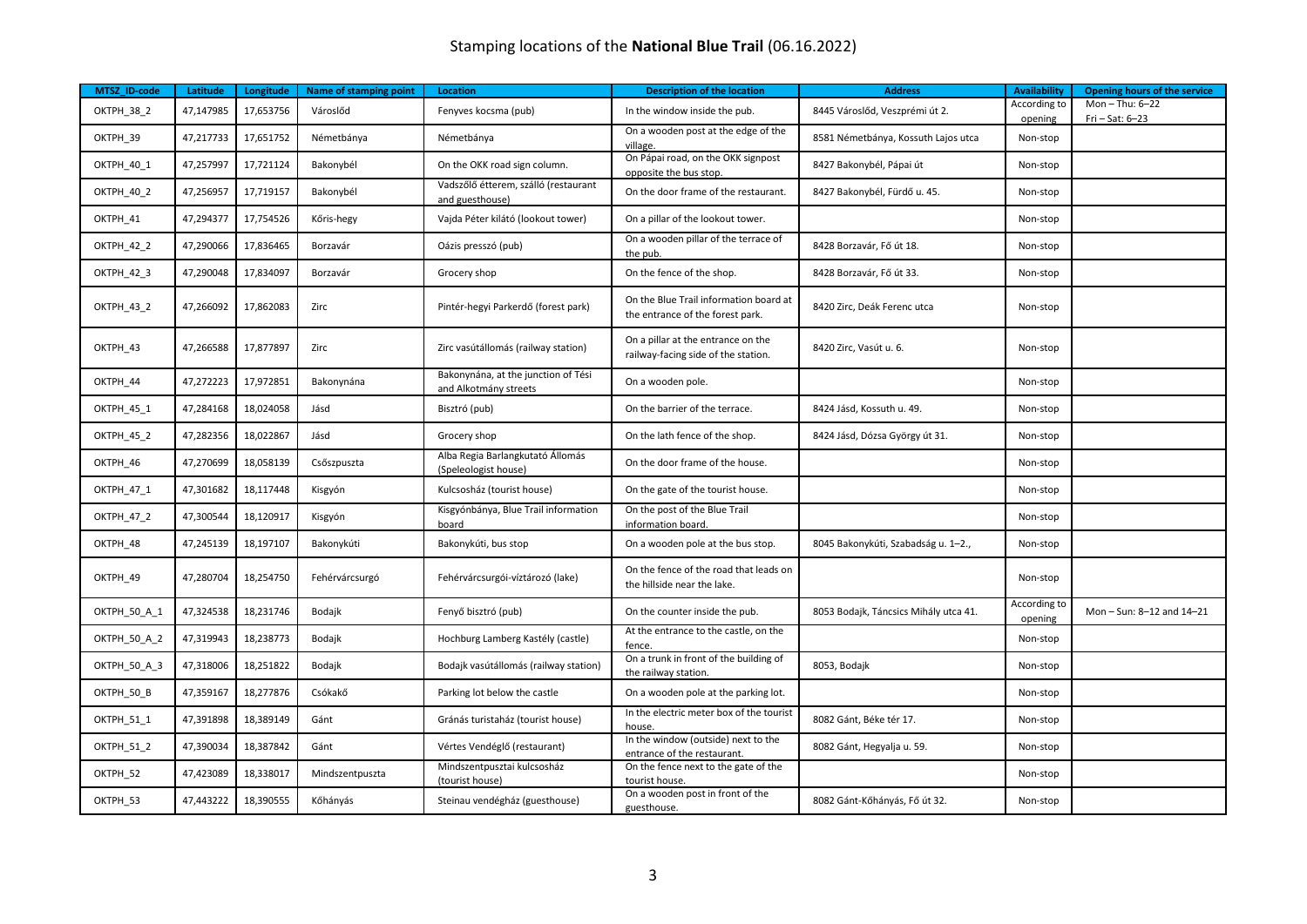| MTSZ_ID-code      | Latitude  | Longitude | Name of stamping point | <b>Location</b>                                       | <b>Description of the location</b>                                                                       | <b>Address</b>                             | <b>Availability</b> | Opening hours of the service |
|-------------------|-----------|-----------|------------------------|-------------------------------------------------------|----------------------------------------------------------------------------------------------------------|--------------------------------------------|---------------------|------------------------------|
| OKTPH 54 1        | 47,467939 | 18,393682 | Várgesztes             | Várgesztes, Blue Trail information<br>board           | On the post of the Blue Trail<br>information board.                                                      | 2824 Várgesztes, Vár utca                  | Non-stop            |                              |
| OKTPH_54_2        | 47,476040 | 18,396225 | Várgesztes             | Gesztes Market vegyesbolt<br>(grocery shop)           | On the window of the shop.                                                                               | 2824 Várgesztes, Arany János u. 35.        | Non-stop            |                              |
| OKTPH 55          | 47,518420 | 18,496151 | Szárliget              | Szárliget vasútállomás<br>(railway station)           | Next to the door of the<br>"poggyászkamra" (luggage storage) on<br>the outer wall of the traffic office. | 2067 Szárliget, Petőfi és Tölgyfa u. ker.  | Non-stop            |                              |
| OKTPH_56          | 47,574534 | 18,534353 | Somlyóvár              | Somlyóvár kulcsosház<br>(tourist house)               | At the entrance of the hut.                                                                              |                                            | Non-stop            |                              |
| OKTPH_57_1        | 47,585400 | 18,453200 | Koldusszállás          | Koldusszállás (north)                                 | On a wooden pole by the road north<br>from the hunting lodge.                                            |                                            | Non-stop            |                              |
| OKTPH 57 2        | 47,582531 | 18,453781 | Koldusszállás          | Koldusszállás (south)                                 | On the pillar of the Blue Trail signpost<br>at the crossroads.                                           |                                            | Non-stop            |                              |
| OKTPH_58          | 47,661596 | 18,476131 | Bánya-hegyi erdészház  | Bánya-hegyi erdészház (forester<br>house)             | On the pillar of the Blue Trail signpost<br>at the crossroads.                                           |                                            | Non-stop            |                              |
| OKTPH_59          | 47,685599 | 18,492403 | Gerecse üdülő          | Gerecse üdülő (Serédi kastély)<br>(mansion)           | On the northwest corner of the fence<br>of the mansion.                                                  |                                            | Non-stop            |                              |
| OKTPH_60_1        | 47,688888 | 18,518830 | Pusztamarót            | Pusztamarót, régi temető<br>(old cemetery)            | Next to the old cemetery, on the<br>column of the OKK information board<br>(KD016INF).                   |                                            | Non-stop            |                              |
| OKTPH_60_2        | 47,687652 | 18,520168 | Pusztamarót            | Marót-hegyi Sólyomfészek (camp)                       | On the wall of the little buffet.                                                                        |                                            | Non-stop            |                              |
| OKTPH_61_1        | 47,709719 | 18,590453 | Péliföldszentkereszt   | Gerecse Natúrpark Látogatóközpont<br>(visitor center) | On the column of the visitor center<br>terrace.                                                          | 2533 Bajót-Péliföldszentkereszt            | Non-stop            |                              |
| <b>OKTPH 61 2</b> | 47,709182 | 18,587632 | Péliföldszentkereszt   | Mama Celestina büfé (buffet)                          | On a wooden pillar of the buffet's<br>terrace.                                                           | 2533 Péliföldszentkereszt                  | Non-stop            |                              |
| OKTPH_62          | 47,727457 | 18,599761 | Mogyorósbánya          | Kakukk söröző (pub)                                   | At the door of the pub (outside).                                                                        | 2535 Mogyorósbánya, Alkotmány u. 17.       | Non-stop            |                              |
| OKTPH_63_A        | 47,719275 | 18,625404 | Tokodi pincék          | Kavics Lak ('Pebble Home')                            | On a carved wooden post in front of<br>the Kavics Lak.                                                   | Tokodi pincék, Szőlővölgy 20.              | Non-stop            |                              |
| OKTPH_63_B        | 47,718873 | 18,654470 | Tokod                  | Blue Trail information board                          | On the Blue Trail information board<br>near the drinking fountain.                                       | 2531 Tokod, Szabadság utca 2.              | Non-stop            |                              |
| OKTPH 64          | 47,723208 | 18,732783 | Dorog                  | Dorog vasútállomás (railway station)                  | On the wall of the pedestrian tunnel.                                                                    |                                            | Non-stop            |                              |
| <b>OKTPH 65 1</b> | 47,701044 | 18,834995 | Klastrompuszta         | Pálos kolostor romjai                                 | On a wooden pole in front of the ruins.                                                                  | 2517 Kesztölc-Klastrompuszta               | Non-stop            |                              |
| OKTPH_65_2        | 47,702011 | 18,833035 | Klastrompuszta         | Tölgyfa büfé (buffet)                                 | At the corner of the wooden fence.                                                                       | 2517 Kesztölc-Klastrompuszta, Tölgyfa u. 2 | Non-stop            |                              |
| OKTPH 66          | 47,639439 | 18,828305 | Piliscsaba             | Piliscsaba                                            | On a wooden pole at the junction of<br>Wesselényi, Árpád vezér and Kálmán<br>király streets.             | 2081 Piliscsaba, Wesselényi u. 2/A         | Non-stop            |                              |
| <b>OKTPH 67 2</b> | 47,589417 | 18,900542 | Zsíros-hegy            | Muflon Itató (pub)                                    | On the fence of the pub.                                                                                 | Nagykovácsi, Muflon u. 20.                 | Non-stop            |                              |
| OKTPH_68_1        | 47,541024 | 18,963766 | Hűvösvölgy             | Gyermekvasút (Children's Railway)                     | On the platform, on the outer wall of<br>the building.                                                   |                                            | Non-stop            |                              |
| OKTPH 68 2        | 47,540834 | 18,963899 | Hűvösvölgy             | Gyermekvasút (Children's Railway)                     | On the pillar of the platform near the<br>station office.                                                |                                            | Non-stop            |                              |
| OKTPH_69_1        | 47,554536 | 18,998942 | Hármashatár-hegy       | Adótorony (transmission tower)                        | On a wooden pole near the<br>transmission tower.                                                         | 1037 Budapest, Hármashatárhegyi út vége    | Non-stop            |                              |
| OKTPH_69_3        | 47,556809 | 18,997504 | Hármashatár-hegy       | Hármashatár-hegyi Erdei Iskola<br>(open-air school)   | At the stairs of the school.                                                                             | Bp., Hármashatárhegyi út                   | Non-stop            |                              |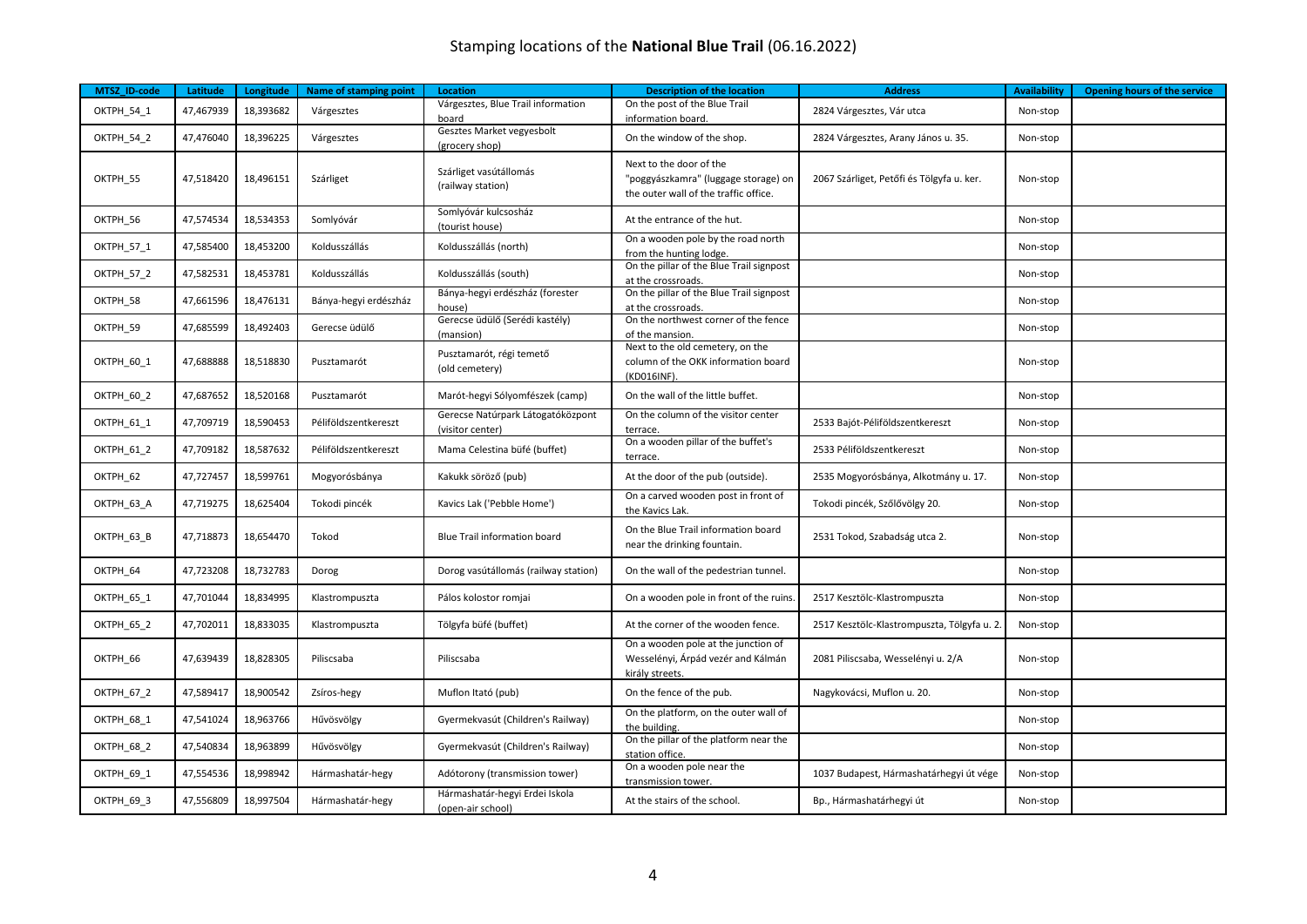| MTSZ ID-code      | Latitude  | Longitude | Name of stamping point | <b>Location</b>                                                    | <b>Description of the location</b>                                                  | <b>Address</b>                                        | <b>Availability</b>     | Opening hours of the service |
|-------------------|-----------|-----------|------------------------|--------------------------------------------------------------------|-------------------------------------------------------------------------------------|-------------------------------------------------------|-------------------------|------------------------------|
| OKTPH_70          | 47,565767 | 18,989393 | Virágos-nyereg         | Virágos-nyereg (saddle)                                            | On a wooden pole by the road in the<br>saddle.                                      | Bp., Virágos-nyereg, Erdőalja út vége                 | Non-stop                |                              |
| OKTPH_71          | 47,585131 | 18,989741 | Rozália téglagyár      | Rozália téglagyár (brickyard)                                      | On a wooden pole at the main gate of<br>the brickyard.                              |                                                       | Non-stop                |                              |
| OKTPH_72          | 47,626771 | 18,977034 | Kevély-nyereg          | Kevély-nyereg (saddle)                                             | On the information board at the<br>crossroads of the blue and red hiking<br>trails. |                                                       | Non-stop                |                              |
| OKTPH_73_1        | 47,694063 | 18,902364 | Pilisszentkereszt      | Felső kocsma (pub)                                                 | Next to the counter in the pub.                                                     | Pilisszentkereszt, Pomázi út 2.                       | According to<br>opening | Mon-Sun: 6-22                |
| OKTPH_73_2        | 47,693205 | 18,901293 | Pilisszentkereszt      | Grocery shop                                                       | In the window of the shop.                                                          | 2098 Pilisszentkereszt, Szabadság tér 2.              | Non-stop                |                              |
| OKTPH 74          | 47,719557 | 18,898859 | Dobogókő               | Eötvös Loránd menedékház                                           | On the wall next to the entrance.                                                   | 2099 Pilisszentkereszt-Dobogókő, Téry<br>Ödön út 26.  | Non-stop                |                              |
| OKTPH 75          | 47,705525 | 18,962115 | Sikárosi erdészház     | Sikárosi erdészház (forester house)                                | On the fence of the forester house.                                                 |                                                       | Non-stop                |                              |
| <b>OKTPH 76 1</b> | 47,723485 | 18,987590 | Pilisszentlászló       | Jánošikova krčma (pub)                                             | On the fence of the pub on the right<br>side of the entrance.                       | 2009 Pilisszentlászló, Béke u. 8.                     | Non-stop                |                              |
| <b>OKTPH 76 2</b> | 47,720796 | 18,985982 | Pilisszentlászló       | Kisrigó vendéglő (restaurant)                                      | On the wooden pole of the "Pilis Bike"<br>information board.                        | 2009 Pilisszentlászló, Sikárosi út hrsz.<br>1168/A    | Non-stop                |                              |
| OKTPH_77          | 47,737700 | 19,012000 | Pap-réti erdészház     | Pap-réti erdészház (forester house)                                | On the fence of the forester house.                                                 |                                                       | Non-stop                |                              |
| OKTPH_78_1        | 47,795026 | 18,989591 | Nagy-Villám            | Nagyvillám étterem (Vadászcsárda)<br>(restaurant)                  | On a wooden pillar at the stairs of the<br>restaurant.                              |                                                       | Non-stop                |                              |
| OKTPH_78_2        | 47,795517 | 18,992224 | Nagy-Villám            | Zsitvay kilátó (lookout tower)                                     | On the door of the lookout tower.                                                   |                                                       | Non-stop                |                              |
| OKTPH 79          | 47,785983 | 18,966958 | Visegrád               | Visegrád-Nagymarosi rév (ferry)                                    | On the terrace of the ferry ticket<br>office.                                       | 2025 Visegrád, Rév utca, révállomás<br>felhajtója     | Non-stop                |                              |
| OKTPH 80          | 47,791257 | 18,959082 | Nagymaros              | Nagymaros-Visegrád vasútállomás<br>(railway station)               | On a pillar at the platform next to the<br>waiting hall.                            | 2626 Nagymaros, Gesztenye sor                         | Non-stop                |                              |
| OKTPH 81          | 47,830804 | 18,943360 | Törökmező turistaház   | Törökmező turistaház<br>(tourist house)                            | Next to the entrance of the house, on<br>the pylon.                                 | 2623 Kismaros, Pf. 5                                  | Non-stop                |                              |
| OKTPH 82          | 47,890749 | 18,927654 | Kisinóci turistaház    | Kisinóci turistaház (tourist house)                                | On a wooden pillar of the<br>pub/restaurant ('Kisinóc sörkert<br>étterem').         | 2625 Kóspallag, Kisinóci út hrsz.: 017/24             | Non-stop                |                              |
| OKTPH 83          | 47,936145 | 18,921782 | Nagy-Hideg-hegy        | Nagy-Hideg-hegyi turistaház<br>(tourist house)                     | On the terrace of the house, on the<br>wall next to the door.                       | 2637 Perőcsény, Nagy-Hideg-hegy hrsz.:<br>0291/24     | Non-stop                |                              |
| OKTPH 84          | 47,902537 | 19,047184 | Nógrád                 | Nógrád vasútállomás<br>(railway station)                           | On the post of a Blue Trail information<br>board near the station.                  | 2642 Nógrád vasútállomás                              | Non-stop                |                              |
| OKTPH 85 2        | 47,879230 | 19,035782 | Lokó-pihenő            | Kő-hegy, Lokó-pihenő (shelter)                                     | On a wooden pillar of the shelter.                                                  |                                                       | Non-stop                |                              |
| OKTPH_85_1        | 47,848011 | 19,054774 | Magyarkút              | Irma-forrás (spring)                                               | On the lath fence of the pub next to<br>the spring.                                 | 2621 Verőce-Magyarkút, Irma forrás út,<br>hrsz.: 129* | Non-stop                |                              |
| OKTPH_86_1        | 47,850475 | 19,105659 | Katalinpuszta          | Katalinpusztai Kirándulóközpont<br>(Tourist center)                | In a wooden box on the pillar of a<br>shelter in front of the ticket office.        |                                                       | Non-stop                |                              |
| OKTPH 86 2        | 47,855477 | 19,105348 | Katalinpuszta          | Szendehely, Szepi Fogadó (guesthouse<br>and restaurant)            | On an information board at the parking<br>lot of the restaurant.                    | 2640 Szendehely, Szabadság út 1.                      | Non-stop                |                              |
| <b>OKTPH 87 1</b> | 47,857810 | 19,195821 | Ősagárd                | Corner of Rákóczi and Dózsa streets,<br><b>Blue Trail signpost</b> | On the pillar of the Blue Trail signpost<br>near the church.                        | 2610 Ősagárd, Rákóczi u. - Dózsa Gy. U.<br>sarok      | Non-stop                |                              |
| OKTPH 87 2        | 47,859108 | 19,191742 | Ősagárd                | Corner of Rákóczi and Szabadság<br>streets, Blue Trail signpost    | On the pillar of the Blue Trail signpost.                                           | 2610 Ősagárd, Rákóczi u. 51.                          | Non-stop                |                              |
| OKTPH 88          | 47,885195 | 19,199683 | Felsőpetény            | Almásy-kastély (castle)                                            | On the gate at the entrance of the<br>castle.                                       | 2611 Felsőpetény, Petőfi utca 35                      | Non-stop                |                              |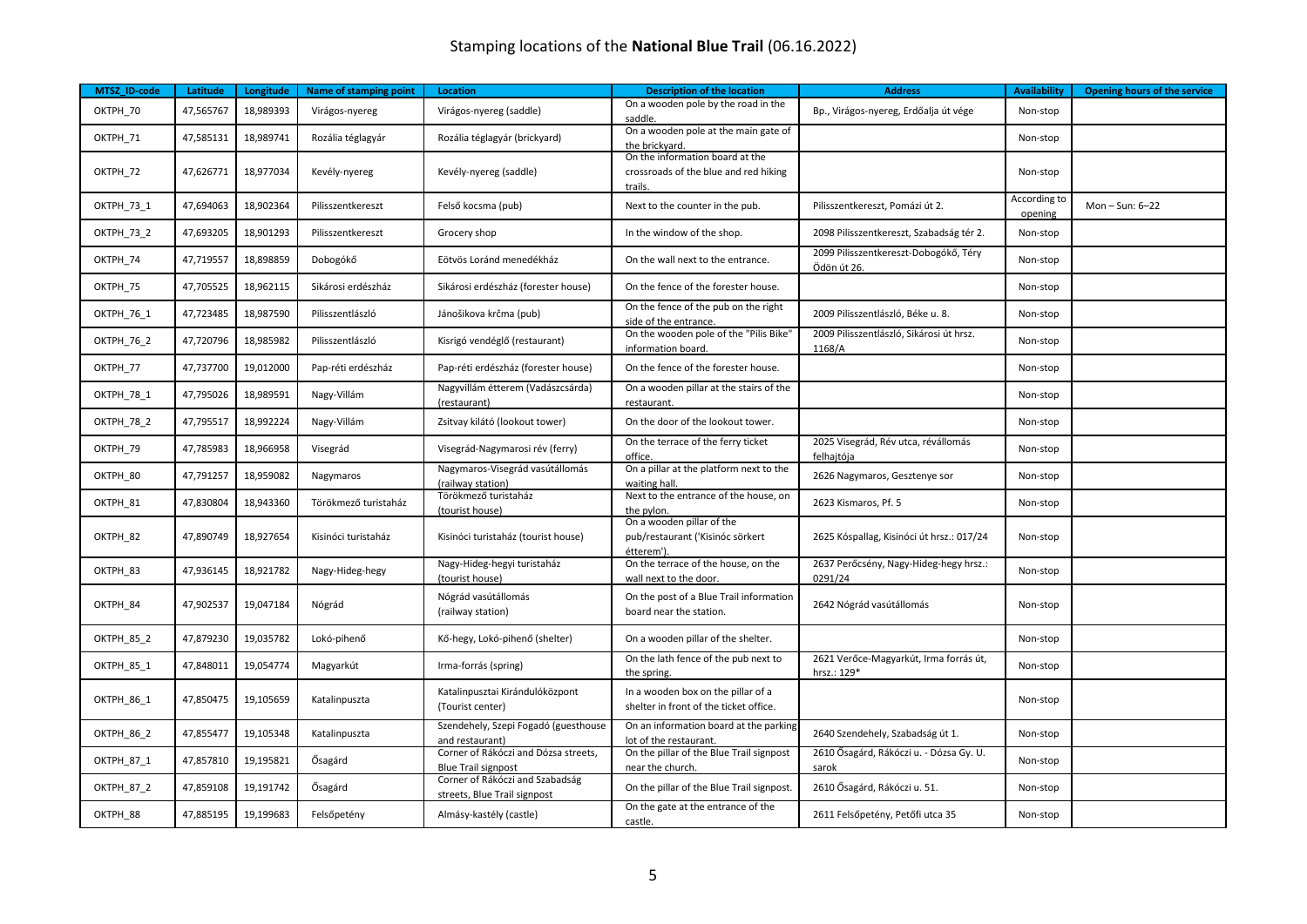| MTSZ ID-code      | Latitude  | Longitude | <b>Name of stamping point</b> | <b>Location</b>                                                     | <b>Description of the location</b>                                            | <b>Address</b>                                        | <b>Availability</b>     | Opening hours of the service                                |
|-------------------|-----------|-----------|-------------------------------|---------------------------------------------------------------------|-------------------------------------------------------------------------------|-------------------------------------------------------|-------------------------|-------------------------------------------------------------|
| OKTPH_89_1        | 47,874837 | 19,244285 | Alsópetény                    | Bus stop                                                            | On the post of the notice board at the<br>bus stop.                           | 2617 Alsópetény, Petőfi út                            | Non-stop                |                                                             |
| OKTPH 89 2        | 47,875154 | 19,243594 | Alsópetény                    | Retro Man söröző (pub)                                              | On the door frame of the pub.                                                 | 2617 Alsópetény, Petőfi út 16.                        | Non-stop                |                                                             |
| OKTPH_90_1        | 47,923830 | 19,265648 | Romhány                       | Fáradt Vándor Panzió és Étterem<br>(guesthouse and restaurant)      | On the outer wall of the pension.                                             | 2654 Romhány, Dió u. 2.                               | Non-stop                |                                                             |
| OKTPH_90_2        | 47,919190 | 19,262846 | Romhány                       | Lilla presszó (pub)                                                 | On the column of the pub terrace.                                             | 2654 Romhány, Rákóczi út 2.                           | According to<br>opening | Mon-Thu: 7-21<br>Fri - Sat: 7-22                            |
| OKTPH 91          | 47,936328 | 19,285708 | Kétbodony                     | Hangi presszó (pub)                                                 | On a wooden pillar of the terrace of<br>the pub.                              | 2655 Kétbodony, Madách út 51.                         | Non-stop                |                                                             |
| OKTPH_92_1        | 47,910853 | 19,375857 | Becske                        | Mader fagyizó (ice cream bar)                                       | On the garden gate.                                                           | 2693 Becske, Fő út 74.                                | Non-stop                |                                                             |
| OKTPH_92_3        | 47,910000 | 19,377110 | Becske                        | ABC Vegyesbolt (grocery shop)                                       | At the shelf next to the entrance of the<br>shop.                             | 2693 Becske, Ady E. út 8/A                            | According to<br>opening | Mon-Fri: 7-17 Sat: 7-12 Sun:<br>$7 - 11$                    |
| OKTPH 93          | 47,927638 | 19,410979 | Szandaváralja                 | Buszforduló (bus turn)                                              | On a wooden pole next to the Blue<br>Trail information board.                 | 2697 Szanda-Szandaváralja, Hősök tere                 | Non-stop                |                                                             |
| OKTPH_94_1        | 47,976229 | 19,425050 | Cserhátsurány                 | Blue Trail information board                                        | On the post of the Blue Trail<br>information board.                           | 2676 Cserhátsurány, Petőfi u. 3.                      | Non-stop                |                                                             |
| OKTPH_95_1        | 48,004343 | 19,510363 | Nógrádsipek                   | Korona presszó (pub)                                                | On a wooden pillar of the terrace of<br>the pub.                              | 3179 Nógrádsipek, József Attila u. 67.                | Non-stop                |                                                             |
| OKTPH 95 2        | 48,007884 | 19,501902 | Nógrádsipek                   | Blue Trail information board at Dózsa<br>György út.                 | On the OKK information board                                                  | 3179 Nógrádsipek, Dózsa György út                     | Non-stop                |                                                             |
| OKTPH_96_2        | 47,997353 | 19,591198 | Hollókő                       | On the OKK information board, in<br>József Attila street            | On the OKK information board                                                  | 3176 Hollókő, József Attila utca                      | Non-stop                |                                                             |
| OKTPH 97          | 47,938398 | 19,607963 | Bableves csárda               | Bableves csárda (inn)                                               | On a wooden pillar of the terrace of<br>the inn.                              | 3069 Alsótold, Bableves puszta 7/8                    | Non-stop                |                                                             |
| OKTPH_98_1        | 47,997235 | 19,700307 | Nagybárkány                   | Nagybárkány Község Önkormányzat<br>(Local government office)        | On a wooden pillar of the shelter in the<br>garden of the office.             | 3075 Nagybárkány, Kossuth u. 4.                       | Non-stop                |                                                             |
| <b>OKTPH 99 1</b> | 47,968551 | 19,779711 | Mátraverebély                 | Mátraverebély vasúti megálló (railway<br>stop)                      | At the railway station, on one of the<br>wooden pylons.                       | 3077 Mátraverebély, Vasút u.                          | Non-stop                |                                                             |
| OKTPH_99_2        | 47,973323 | 19,778815 | Mátraverebély                 | Polgármesteri Hivatal<br>(Local government office)                  | At the stairs of the rear exit of the<br>office.                              | 3077 Mátraverebély, Vasút út 82.                      | Non-stop                |                                                             |
| OKTPH 100 1       | 47,923000 | 19,825600 | Ágasvár turistaház            | Ágasvár turistaház (tourist house)                                  | Next to the counter in the tourist<br>house.                                  | 3235 Mátraszentimre, Ágasvár telep 1,<br>Hrsz. 069    | According to<br>opening | Sat - Sun + long weekends and<br>school holidays: everyday: |
| OKTPH 100 2       | 47,923294 | 19,825836 | Ágasvár turistaház            | Ágasvár turistaház (tourist house),<br>Blue Trail information board | On the post of the Blue Trail<br>information board near the tourist<br>house. | 3235 Mátraszentimre, Ágasvár telep 1,<br>hrsz.: 069   | Non-stop                |                                                             |
| OKTPH 101 1       | 47,926710 | 19,870565 | Mátraszentistván              | Blue Trail information board                                        | On the information board across the<br>street from Vidróczki Csárda (inn).    | 3235 Mátraszentimre-Mátraszentistván<br>Petőfi u. 35. | Non-stop                |                                                             |
| OKTPH 101 2       | 47,926511 | 19,872144 | Mátraszentistván              | 3Patak panzió (guesthouse)                                          | On the gate of the guesthouse.                                                | 3235 Mátraszentimre-Mátraszentistván<br>Petőfi u. 17  | Non-stop                |                                                             |
| OKTPH 102 2       | 47,918112 | 19,922127 | Galyatető                     | Galya kilátó (lookout tower)                                        | On a metal lightning rod at the top of<br>the lookout tower.                  | 3234 Mátraszentimre-Galyatető, Galya-<br>kilátó       | According to<br>opening | Mon-Sun: 7-20                                               |
| OKTPH 102 3       | 47,916549 | 19,923934 | Galyatető                     | Galyatető Turistacentrum<br>(Touristic Center)                      | Next to the door of the restaurant in<br>the inner vard.                      | 3234 Mátraszentimre-Galyatető, Kodály Z.<br>sétány h* | Non-stop                |                                                             |
| OKTPH_102_4       | 47,916445 | 19,923796 | Galyatető                     | Galyatető Turistacentrum<br>(Touristic Center)                      | On the wall next to the entrance in the<br>center.                            | 3234 Mátraszentimre-Galyatető, Kodály Z.<br>sétány h* | According to<br>opening | Mon-Sun: 7-20                                               |
| <b>OKTPH 103</b>  | 47,904756 | 19,957818 | Vércverés                     | Vércverés, Blue Trail information<br>board                          | On the post of the Blue Trail<br>information board.                           |                                                       | Non-stop                |                                                             |
| OKTPH 104 1       | 47,882678 | 19,977811 | Vörösmarty fogadó             | Vörösmarty fogadó (guesthouse)                                      | On the lath fence of the guesthouse.                                          | 3233 Mátraháza, hrsz.: 7104                           | Non-stop                |                                                             |
| OKTPH_105_1       | 47,868611 | 19,977517 | Mátraháza                     | Mátra büfé (buffet)                                                 | On a wooden post of the buffet.                                               | 3233 Mátraháza, hrsz.: 7173b                          | Non-stop                |                                                             |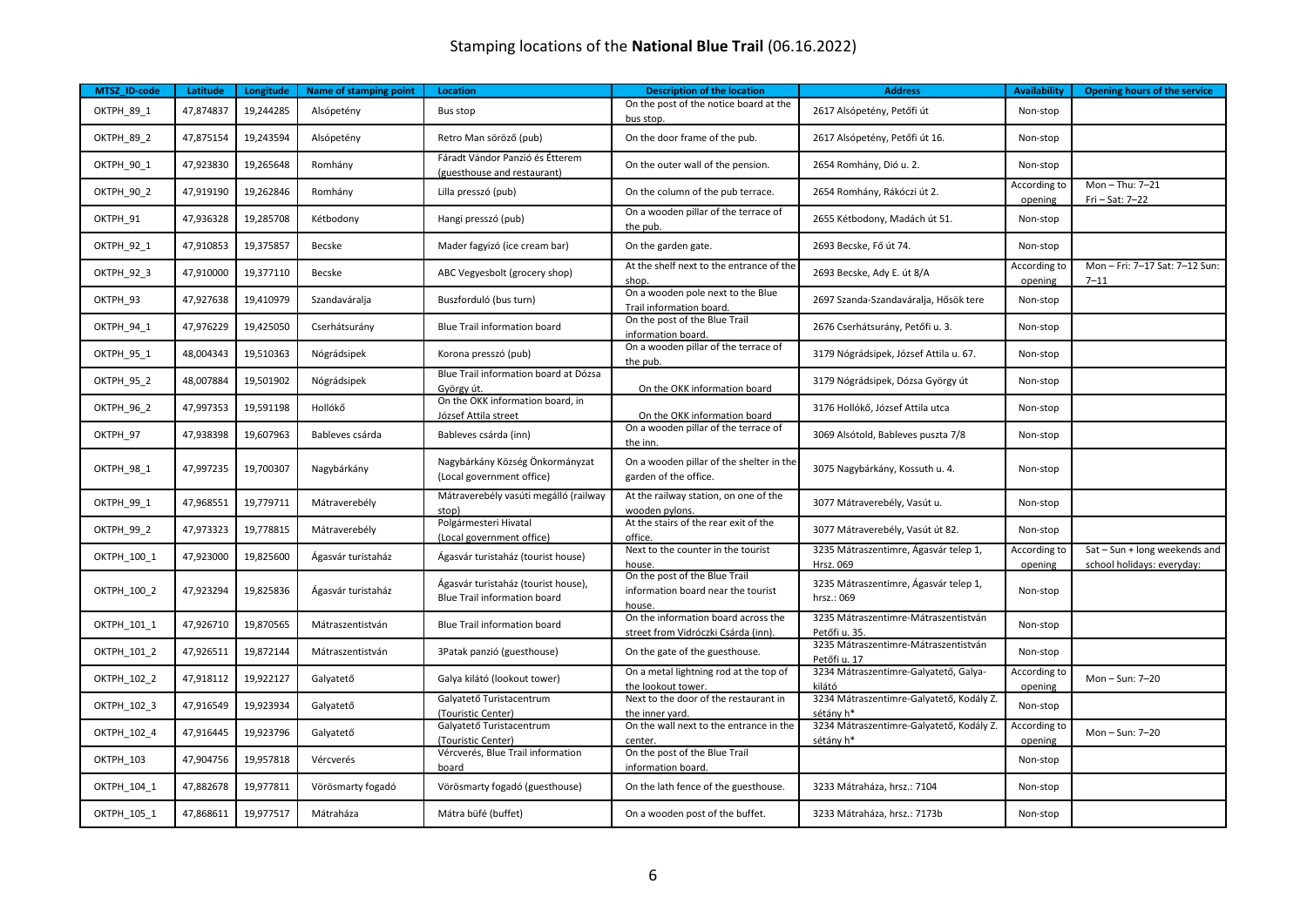| MTSZ_ID-code       | Latitude  | Longitude | Name of stamping point | <b>Location</b>                                                     | <b>Description of the location</b>                                                    | <b>Address</b>                            | <b>Availability</b>     | <b>Opening hours of the service</b>    |
|--------------------|-----------|-----------|------------------------|---------------------------------------------------------------------|---------------------------------------------------------------------------------------|-------------------------------------------|-------------------------|----------------------------------------|
| OKTPH_105_2        | 47,870032 | 19,978865 | Mátraháza              | Autóbusz-állomás (bus station)                                      | In the window of the covered terrace<br>of the station.                               | 3233 Mátraháza, hrsz.: 7176               | Non-stop                |                                        |
| OKTPH_106_1        | 47,870885 | 20,009939 | Kékestető              | Mátrai Gyógyintézet Kékestető<br>(sanatorium)                       | On the wall at the reception of the<br>sanatorium.                                    | 3221 Gyöngyös-Kékestető                   | Non-stop                |                                        |
| OKTPH 106 2        | 47,873343 | 20,008657 | Kékestető              | Kékestető síház (skihouse)                                          | On the pillar of the Blue Trail signpost.                                             | 3221 Gyöngyös-Kékestető                   | Non-stop                |                                        |
| OKTPH_107          | 47,868985 | 20,058650 | Hármashatár erdészház  | Hármashatári erdei pihenő (shelter)                                 | Inside the wooden shelter.                                                            |                                           | Non-stop                |                                        |
| OKTPH_108_1        | 47,915383 | 20,177025 | Sirok                  | Sirok vasúti megálló (railway stop)                                 | On the concrete fence next to the<br>station.                                         | 3332 Sirok, 15. őrház                     | Non-stop                |                                        |
| OKTPH 108 2        | 47,931626 | 20,194508 | Sirok                  | Hunor söröző étterem<br>(pub and restaurant)                        | On a wooden pillar of the terrace of<br>the restaurant.                               | 3332 Sirok, Petőfi út 9.                  | Non-stop                |                                        |
| OKTPH 109          | 47,957512 | 20,236592 | Rozsnakpuszta          | Information board at the crossroads                                 | On the pillar of the information board.                                               |                                           | Non-stop                |                                        |
| OKTPH_110_1        | 47,988315 | 20,331043 | Szarvaskő              | Blue Trail information board.                                       | On the information board across the<br>parking area near the Vár presszó<br>$(pub)$ . | 3323 Szarvaskő, Fő út                     | Non-stop                |                                        |
| OKTPH_110_2        | 47,988335 | 20,332353 | Szarvaskő              | Szarvaskő vasútállomás<br>(railway station)                         | On the concrete fence of the station.                                                 | 3323 Szarvaskő, Vasút u.                  | Non-stop                |                                        |
| OKTPH 111 1        | 48,039126 | 20,352052 | Telekessy vendégház    | Telekessy vendégház<br>(tourist house)                              | On the pillar of the Blue Trail<br>information board.                                 | 3346 Bélapátfalva külterület, hrsz.: 0220 | Non-stop                |                                        |
| OKTPH 111 2        | 48,039033 | 20,351086 | Telekessy vendégház    | Telekessy vendégház<br>(tourist house)                              | On the wall at the left side of the stairs<br>of the house (outside).                 | 3346 Bélapátfalva külterület, hrsz.: 0220 | Non-stop                |                                        |
| OKTPH_112_1        | 48,057597 | 20,353013 | Bélapátfalva           | Bélapátfalvai Cementgyári vasúti<br>megálló (railway stop)          | On a wooden pole at the railway stop.                                                 |                                           | Non-stop                |                                        |
| OKTPH_112_2        | 48,059253 | 20,368434 | Bélapátfalva           | Szomjas Csuka vendéglő (restaurant)                                 | At the entrance door of the restaurant.                                               | 3346 Bélapátfalva hrsz.: 1430/3 Tópart    | Non-stop                |                                        |
| OKTPH 113          | 48,051721 | 20,433074 | Cserepes-kői-barlang   | Cserepes-kői-barlang (cave)                                         | On the hoarding of the cave entrance.                                                 |                                           | Non-stop                |                                        |
| OKTPH 114 1        | 48,099835 | 20,483660 | Bánkút                 | Bánkúti Turistaház (tourist house)                                  | In the lounge of the tourist house.                                                   | 3517 Miskolc-Lillafüred Bánkút            | According to<br>opening | Mon-Sun: 8-20                          |
| OKTPH_114_2        | 48,099881 | 20,483419 | Bánkút                 | Bánkúti Turistaház (tourist house)                                  | At the entrance to the restaurant of<br>the cottage, on the wall.                     | 3517 Miskolc-Lillafüred Bánkút            | Non-stop                |                                        |
| OKTPH_115          | 48,153074 | 20,493964 | Mályinka               | Sanyi kocsma (pub)                                                  | Next to the counter in the pub.                                                       | 3645 Mályinka, Rákóczi út 9.              | According to<br>opening | Mon-Fri: 7-18, Sat: 7-14,<br>Sun: 7-11 |
| OKTPH 116 1        | 48,218287 | 20,439389 | Uppony                 | Szabadságtelepi út 3. (corner)                                      | On the pillar of the Blue Trail signpost.                                             | 3622 Uppony, Szabadság telep 3.           | Non-stop                |                                        |
| OKTPH 116 2        | 48,214016 | 20,440277 | Uppony                 | BB söröző (pub)                                                     | On a concrete pillar of the fence of the<br>pub.                                      | 3622 Uppony, István Telep 71.             | Non-stop                |                                        |
| OKTPH_117          | 48,286572 | 20,437388 | Putnok                 | Putnok vasútállomás (railway station)                               | Next to the entrance of the traffic<br>office on the outer wall.                      | 3630 Putnok, Állomás utca 1.              | Non-stop                |                                        |
| OKTPH_118_1        | 48,356700 | 20,431416 | Kelemér                | Tompa Mihály emlékház<br>(memorial house)                           | On the fence of the memorial house<br>next to the gate.                               | 3728 Kelemér, Tompa Mihály út 61.         | Non-stop                |                                        |
| <b>OKTPH 118 2</b> | 48,356651 | 20,431617 | Kelemér                | Tompa Mihály emlékház gondnoki<br>helyiség (caretaker's room at the | Next to the door in the house.                                                        | 3728 Kelemér, Tompa Mihály út 61.         | According to<br>opening | Mon-Sun: 8-16                          |
| OKTPH 118 3        | 48,355992 | 20,429574 | Kelemér                | Bagolyvár élelmiszerbolt<br>(grocery shop)                          | Next to the door in the shop.                                                         | 3728 Kelemér, Tompa Mihály út 22.         | According to<br>opening | Mon-Fri: 6-16<br>Sat: 6-12             |
| OKTPH_119          | 48,375103 | 20,428048 | Gömörszőlős            | Néprajzi gyűjtemény<br>(ethnographic museum)                        | On the information board next to the<br>ethnographic museum fence gate.               | 3728 Gömörszőlős, Kassai utca 55.         | Non-stop                |                                        |
| OKTPH_120          | 48,386114 | 20,487715 | Zádorfalva             | Szivárvány presszó (pub)                                            | On the wall of the pub next to the<br>entrance (inside).                              | 3726 Zádorfalva, Nagy utca 56.            | According to<br>opening | Mon-Sun: 12-19                         |
| OKTPH 121 1        | 48,471104 | 20,494498 | Aggtelek               | Nomád Baradla Kemping (camping)                                     | On the wall next to the reception.                                                    | 3759 Aggtelek, Baradla oldal 1.           | Non-stop                |                                        |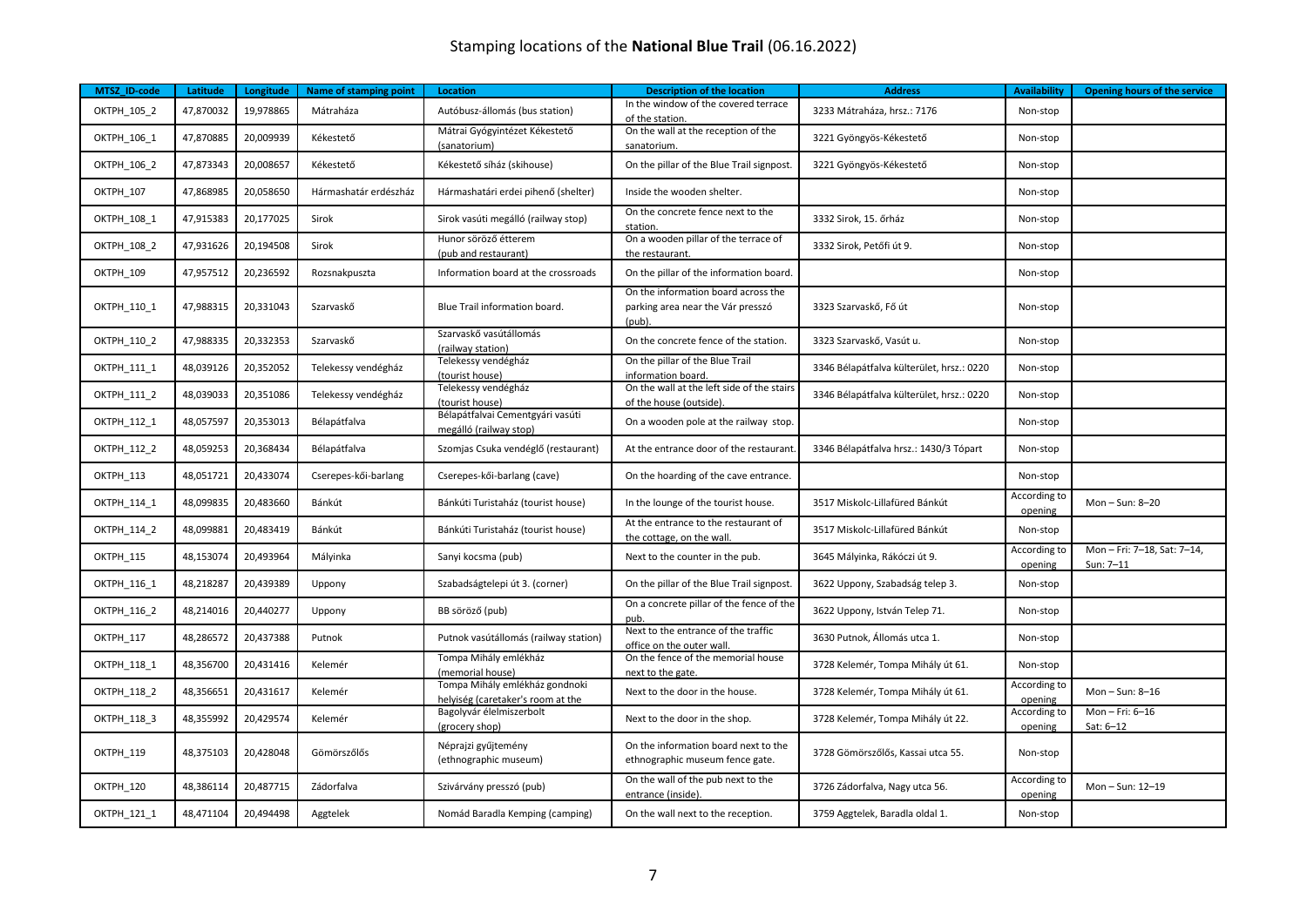| MTSZ ID-code       | Latitude  | Longitude | Name of stamping point | <b>Location</b>                                                    | <b>Description of the location</b>                                                         | <b>Address</b>                                      | <b>Availability</b>     | Opening hours of the service  |
|--------------------|-----------|-----------|------------------------|--------------------------------------------------------------------|--------------------------------------------------------------------------------------------|-----------------------------------------------------|-------------------------|-------------------------------|
| <b>OKTPH 121 2</b> | 48,471030 | 20,495562 | Aggtelek               | Aggteleki Nemzeti Park<br>látogatóközpont (visitor center)         | On the wall inside the visitor center.                                                     | 3759 Aggtelek, Baradla oldal 1.                     | According to<br>opening | Mon-Sun: 8-16                 |
| OKTPH 122 1        | 48,484633 | 20,539365 | Jósvafő                | Tengerszem Szálló (hotel)                                          | Next to the door at the reception.                                                         | 3758 Jósvafő, Baradla oldal 1.                      | Non-stop                |                               |
| <b>OKTPH 122 2</b> | 48,484309 | 20,539627 | Jósvafő                | Cave entrance                                                      | Next to the ticket office, on the wall.                                                    | 3758 Jósvafő, Baradla oldal 1.                      | Non-stop                |                               |
| OKTPH_123          | 48,541663 | 20,640485 | Derenk                 | Blue Trail information board at the<br>middle of the village ruins | On the post of the Blue Trail<br>information board.                                        |                                                     | Non-stop                |                               |
| OKTPH 124          | 48,563195 | 20,702309 | Szabó-pallag erdészház | Szabó-pallagi erdészház<br>(forester house)                        | On a pillar of the wooden shelter near<br>the building.                                    |                                                     | Non-stop                |                               |
| OKTPH 125          | 48,537457 | 20,737896 | Bódvaszilas            | Bódvaszilas vasútállomás<br>(railway station)                      | On a concrete fence at the traffic<br>office.                                              | 3763 Bódvaszilas, Kossuth Lajos utca 38.            | Non-stop                |                               |
| OKTPH_126          | 48,512696 | 20,736073 | Bódvarákó              | Family house, Szabadság út 23.                                     | On the fence next to the gate.                                                             | 3764 Bódvarákó, Szabadság út 23.                    | Non-stop                |                               |
| OKTPH 127          | 48,491753 | 20,818432 | Tornabarakony          | Tornabarakony parókia (parsonage)                                  | On a wooden pillar of the veranda.                                                         | 3765 Tornabarakony, Petőfi Sándor út 1.             | Non-stop                |                               |
| OKTPH 128 1        | 48,461110 | 20,837847 | Rakacaszend            | Family house, Fő út 7.                                             | On the wall of the outdoor kitchen.                                                        | 3826 Rakacaszend, Fő út 7.                          | Non-stop                |                               |
| <b>OKTPH 128 2</b> | 48,461981 | 20,835476 | Rakacaszend            | Sarki vegyesbolt (grocery shop)                                    | In the door frame of the shop.                                                             | 3826 Rakacaszend, Fő út 42.                         | Non-stop                |                               |
| OKTPH 129 1        | 48,370548 | 20,921300 | Felsővadász            | Family house, Rákóczi utca 3.                                      | Ring the bell, Fehér Ernő is the owner<br>of the house.                                    | 3814 Felsővadász, Rákóczi utca 3.                   | According to<br>opening | during daytime                |
| OKTPH_129_2        | 48,368841 | 20,915640 | Felsővadász            | Kindergarten of Felsővadász                                        | On the side of the flower stand in front<br>of the kindergarten.                           | 3814 Felsővadász, Ady Endre út 8                    | Non-stop                |                               |
| OKTPH 130          | 48,369746 | 20,973220 | Abaújszolnok           | Family house, Rákóczi út 4.                                        | On the gate of the house.                                                                  | 3809 Abaújszolnok, Rákóci út 4.                     | Non-stop                |                               |
| OKTPH 131          | 48,365433 | 21,028009 | Baktakék               | Polgármesteri Hivatal                                              | On a wooden pillar at the entrance of<br>the office building.                              | 3836 Baktakék, Rákóczi út 112.                      | Non-stop                |                               |
| OKTPH_132_2        | 48,356312 | 21,062984 | Fancsal                | Family house, Fő út 54.                                            | On the fence in front of the pub.                                                          | 3855 Fancsal. Fő út 54.                             | Non-stop                |                               |
| OKTPH_132_B_2      | 48,335230 | 21,108930 | Encs                   | <b>Blue Trail information board</b>                                | On the information board near the<br>highway.                                              | 3860 Encs, Petőfi Sándor utca 87.                   | Non-stop                |                               |
| OKTPH 132 B 1      | 48,330757 | 21,122086 | Encs                   | <b>Blue Trail signpost</b>                                         | On the singpost at the corner of<br>Rákóczi and Mérai street.                              | 3860 Encs, Rákóczi Ferenc utca és Mérai út<br>sarka | Non-stop                |                               |
| OKTPH 133          | 48,317800 | 21,162800 | Gibárt                 | Gibárti Vízerőmű<br>(hydroelectric power plant)                    | On the gate of the power plant.                                                            | 3854 Gibárt, Petőfi út 16.                          | Non-stop                |                               |
| OKTPH_134_1        | 48,348491 | 21,191163 | Hernádcéce             | Family house, Petőfi út 4.                                         | On a stone building next to the partly<br>ruined house.                                    | 3887 Hernádcéce, Petőfi út 4.                       | Non-stop                |                               |
| OKTPH 134 2        | 48,350561 | 21,188615 | Hernádcéce             | Aba étterem (restaurant)                                           | In a wooden box on a tree in front of<br>the restaurant.                                   | 3887 Hernádcéce, Petőfi út 37.                      | Non-stop                |                               |
| OKTPH_135_1        | 48,344910 | 21,208827 | Boldogkőváralja        | Boldogkőváralja vasútállomás (railway<br>station)                  | On a wooden pillar at the entrance of<br>the station.                                      |                                                     | Non-stop                |                               |
| OKTPH_135_2        | 48,344807 | 21,232018 | Boldogkőváralja        | Boldogkő vára (castle)                                             | In the lower ticket office of the castle.                                                  |                                                     | Non-stop                |                               |
| OKTPH 136 1        | 48,392235 | 21,344417 | Regéc                  | Veronika Panzió Eszpresszó<br>(guesthouse)                         | In a wooden box on the fence of the<br>guesthouse.                                         | 3893 Regéc, Fő út 45.                               | Non-stop                |                               |
| OKTPH_136_2        | 48,391903 | 21,343724 | Regéc                  | Regéci Vár Látogatóközpont<br>(visitor center)                     | At the stairs of the visitor center.                                                       | 3893 Regéc, Fő út 40.                               | According to<br>opening | Mon-Sat: 7:30-16<br>Sun: 9-14 |
| OKTPH_136_3        | 48,394270 | 21,346045 | Regéc                  | Csobogó vendégház (guesthouse)                                     | On a wooden post in front of the<br>guesthouse.                                            | 3893 Regéc, Fő út 80.                               | Non-stop                |                               |
| OKTPH 137          | 48,408552 | 21,401008 | Istvánkúti vadászház   | Istvánkúti vadászház<br>(hunting lodge)                            | On the column of the OKK information<br>board in front of the hunting lodge<br>(EM198INF). |                                                     | Non-stop                |                               |